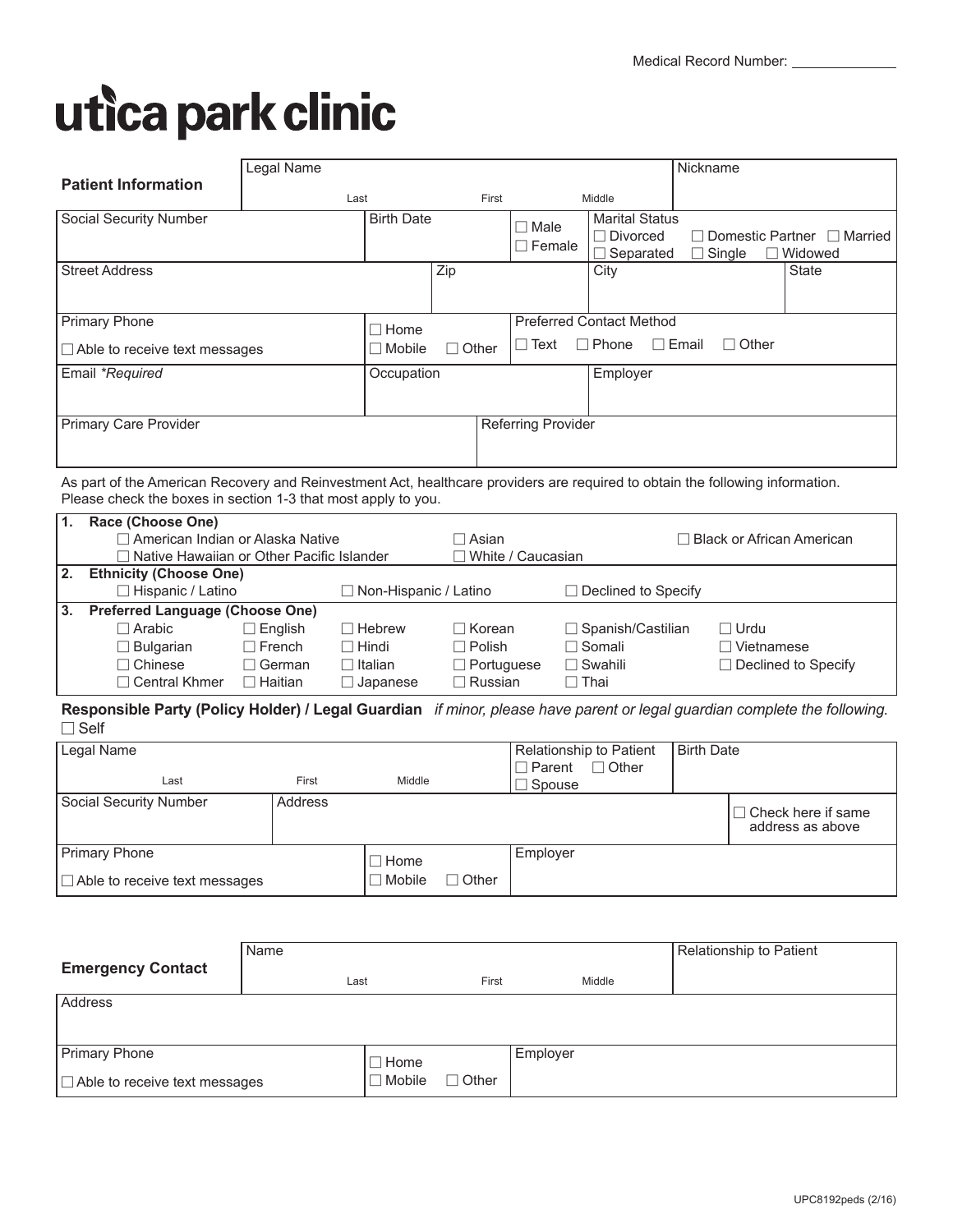

Medical Record Number: \_\_\_\_\_\_\_\_\_\_\_\_\_\_

Patient \_\_\_\_\_\_\_\_\_\_\_\_\_\_\_\_\_\_\_\_\_ DOB

#### **Insurance**

| <b>Primary</b> Insurance Name | Policy Holder's Name | Relationship to Patient | Policy Holder's Birth Date |
|-------------------------------|----------------------|-------------------------|----------------------------|
| Secondary Insurance Name      | Policy Holder's Name | Relationship to Patient | Policy Holder's Birth Date |

**Medications** *include over-the-counter medications and supplements.* - *check box if NO medications.*

| Drug Name                                            | Dosage Strength (i.e., mg/mcg) | How many times a day? |  |  |  |
|------------------------------------------------------|--------------------------------|-----------------------|--|--|--|
|                                                      |                                |                       |  |  |  |
| 2                                                    |                                |                       |  |  |  |
| 3                                                    |                                |                       |  |  |  |
| 4                                                    |                                |                       |  |  |  |
| Attach additional list if there are more medications |                                |                       |  |  |  |

**Allergies** - *check box if there are NO medication allergies.*

| Drug Name / Drug Class / Food | Reaction |
|-------------------------------|----------|
|                               |          |
|                               |          |
|                               |          |
|                               |          |

#### **Preferred Local Pharmacy**

| Name  | _ocation |
|-------|----------|
| Phone | Fax      |

**Medical History** *check all that apply. Describe details of medical conditions in spaces below.*

| $\Box$ ADHD                   | $\Box$ developmental delay                  | learning disability             | (for Girls)                           |
|-------------------------------|---------------------------------------------|---------------------------------|---------------------------------------|
| $\Box$ allergies (nasal)      | $\Box$ diabetes $\Box$ type 1 $\Box$ type 2 | $\Box$ metabolic disorder       | $\Box$ problems with menstrual period |
| $\Box$ anxiety                | $\Box$ ear infections (frequent)            | $\Box$ migraine headaches       | Age of First menstrual period         |
| $ \Box$ asthma                | $\sqcap$ eczema                             | $\Box$ seizures                 |                                       |
| $\Box$ concussion             | $\sqcap$ Gerd                               | $\Box$ thyroid problems         |                                       |
| $\Box$ Constipation requiring | $\Box$ hearing problems                     | $\Box$ urinary tract infections |                                       |
| doctor's visits               | $\Box$ heart murmur                         | $\Box$ vision problems          |                                       |
| $\Box$ depression             | $\Box$ kidney problems                      |                                 |                                       |
|                               |                                             |                                 |                                       |
| $\Box$ Other:                 |                                             |                                 |                                       |
|                               |                                             |                                 |                                       |
|                               |                                             |                                 |                                       |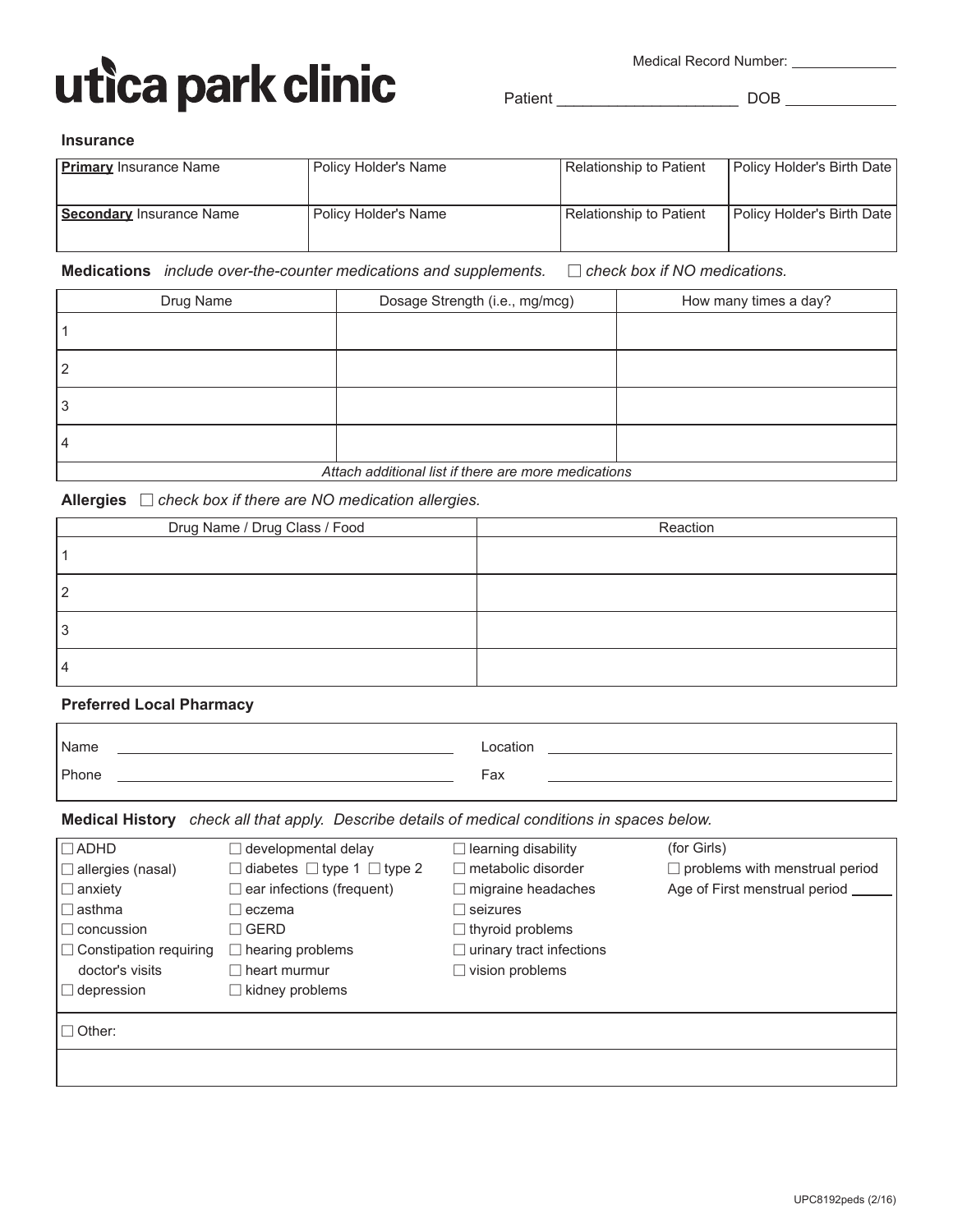## utica park clinic

Medical Record Number: \_\_\_\_\_\_\_\_\_\_\_\_\_\_\_

Patient \_\_\_\_\_\_\_\_\_\_\_\_\_\_\_\_\_\_\_\_\_ DOB

#### **Hospitalizations**

| Reason | Hospital | <b>Date</b> |
|--------|----------|-------------|
|        |          |             |
|        |          |             |

## **Surgeries** *check all that apply. Describe details of surgery in spaces below.*

| denoidectomy          | $\Box$ gallbladder                                    |
|-----------------------|-------------------------------------------------------|
| appendectomy          | $\Box$ hernia repair $\Box$ belly button $\Box$ groin |
| circumcision          | $\Box$ tonsillectomy                                  |
| $\Box$ dental surgery | $\Box$ tubes (ear drum tubes)                         |
| $\Box$ Other:         |                                                       |
|                       |                                                       |

## **Family History** *check condition and indicate which relative has the condition*

| $\Box$ ADD/ADHD                                                  | $\Box$ mother | father | $\Box$ brother | $\Box$ sister | $\Box$ other                 |
|------------------------------------------------------------------|---------------|--------|----------------|---------------|------------------------------|
| $\Box$ alcoholism                                                | $\Box$ mother | father | $\Box$ brother | $\Box$ sister | $\Box$ other                 |
| $\Box$ anemia                                                    | $\Box$ mother | father | $\Box$ brother | $\Box$ sister | $\Box$ other _______________ |
| $\Box$ asthma                                                    | $\Box$ mother | father | $\Box$ brother | $\Box$ sister | $\Box$ other $\Box$          |
| $\Box$ bleeding disorder                                         | $\Box$ mother | father | $\Box$ brother | $\Box$ sister | $\Box$ other $\Box$          |
| $\Box$ deafness                                                  | $\Box$ mother | father | $\Box$ brother | $\Box$ sister | $\Box$ other                 |
| $\Box$ depression                                                | $\Box$ mother | father | $\Box$ brother | $\Box$ sister | $\Box$ other                 |
| $\Box$ diabetes, type $\_\_\_\_\_\_\_\_\_\_\_\_\_\_\_\_\_\_\_\_$ | $\Box$ mother | father | $\Box$ brother | $\Box$ sister | $\Box$ other $\Box$          |
| $\Box$ high blood pressure                                       | $\Box$ mother | father | $\Box$ brother | $\Box$ sister | $\Box$ other $\Box$          |
| $\Box$ high cholesterol                                          | $\Box$ mother | father | $\Box$ brother | $\Box$ sister | $\Box$ other                 |
| $\Box$ migraines                                                 | $\Box$ mother | father | $\Box$ brother | $\Box$ sister | $\Box$ other $\Box$          |
| $\Box$ seizure                                                   | $\Box$ mother | father | $\Box$ brother | $\Box$ sister | $\Box$ other                 |
| $\Box$ sudden unexplained death before age 50                    | $\Box$ mother | father | $\Box$ brother | $\Box$ sister | $\Box$ other                 |
| $\Box$ thyroid disease                                           | $\Box$ mother | father | $\Box$ brother | $\Box$ sister | $\Box$ other $\Box$          |
| $\Box$ ulcerative colitis                                        | $\Box$ mother | father | $\Box$ brother | $\Box$ sister | $\Box$ other                 |
| $\Box$ other $\_\_$                                              | mother        | father | $\Box$ brother | $\Box$ sister | $\Box$ other                 |
|                                                                  |               |        |                |               |                              |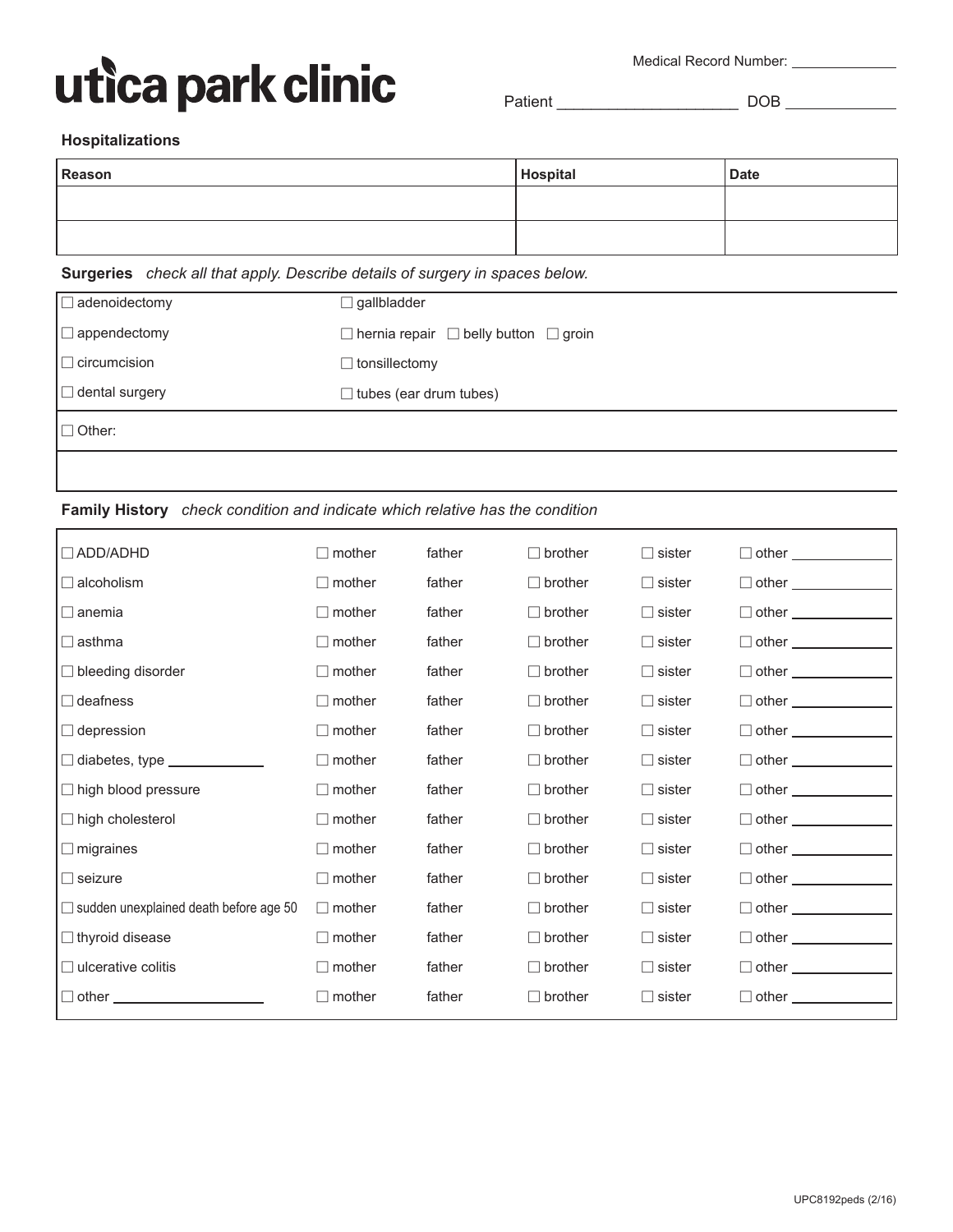

Medical Record Number:

Patient \_\_\_\_\_\_\_\_\_\_\_\_\_\_\_\_\_\_\_\_\_ DOB

|  | Medical Record Number. |  |
|--|------------------------|--|
|  |                        |  |
|  |                        |  |

**Social History** *your answers help determine your risk for certain diseases. Responses are confidential.*

| <b>Parents Marital Status:</b>                                                                                    |                     |  |  |
|-------------------------------------------------------------------------------------------------------------------|---------------------|--|--|
| $\Box$ Divorced<br>$\Box$ Domestic Partnership<br>$\Box$ Married<br>$\Box$ Separated $\Box$ Single $\Box$ Widowed |                     |  |  |
|                                                                                                                   | . Age ___________   |  |  |
|                                                                                                                   | Age                 |  |  |
|                                                                                                                   | Age                 |  |  |
|                                                                                                                   | Age                 |  |  |
|                                                                                                                   | $Age \qquad \qquad$ |  |  |
|                                                                                                                   | Age                 |  |  |
| Do you have any religious or spiritual preferences that would affect your healthcare?                             |                     |  |  |
| <b>Tobacco Use</b>                                                                                                |                     |  |  |
| Is the patient exposed to tobacco smoke? $\Box$ Yes $\Box$ No                                                     |                     |  |  |
| Does the patient $\Box$ smoke a pipe $\Box$ smoke cigarettes<br>$\Box$ chew tobacco                               |                     |  |  |
| How many packs per day?                                                                                           |                     |  |  |
| years?                                                                                                            |                     |  |  |
| If quit, what year?                                                                                               |                     |  |  |
| Does the patient have a history of alcohol or drug use?<br>$\Box$ Yes $\Box$ No                                   |                     |  |  |
| Has the patient been in foster care? $\Box$ Yes $\Box$ No                                                         |                     |  |  |
| Has the patient been adopted?<br>$\Box$ Yes $\Box$ No                                                             |                     |  |  |
| Has the patient experienced difficulties in school? $\Box$ Yes $\Box$ No                                          |                     |  |  |
| If yes, please describe.                                                                                          |                     |  |  |

#### **Immunizations**

| A copy of the current vaccine record must be provided at the initial appointment. |             |             |             |             |  |  |
|-----------------------------------------------------------------------------------|-------------|-------------|-------------|-------------|--|--|
| Immunizations are up to date: $\Box$ Yes $\Box$ No If no, please provide reason.  |             |             |             |             |  |  |
| <b>Vaccination</b>                                                                | <b>Date</b> | <b>Date</b> | <b>Date</b> | <b>Date</b> |  |  |
| Chicken Pox (Varicella)                                                           |             |             |             |             |  |  |
| <b>Hepatitis A</b>                                                                |             |             |             |             |  |  |
| <b>Hepatitis B</b>                                                                |             |             |             |             |  |  |
| HPV (Gardasil)                                                                    |             |             |             |             |  |  |
| Influenza                                                                         |             |             |             |             |  |  |
| Meningococcal                                                                     |             |             |             |             |  |  |
| <b>MMR</b>                                                                        |             |             |             |             |  |  |
| Pneumonia PCV13                                                                   |             |             |             |             |  |  |
| Tetanus, Diphtheria, Pertussis (Tdap)                                             |             |             |             |             |  |  |
| <b>DTAP</b>                                                                       |             |             |             |             |  |  |
| IPV (Polio)                                                                       |             |             |             |             |  |  |
| <b>HIB</b>                                                                        |             |             |             |             |  |  |